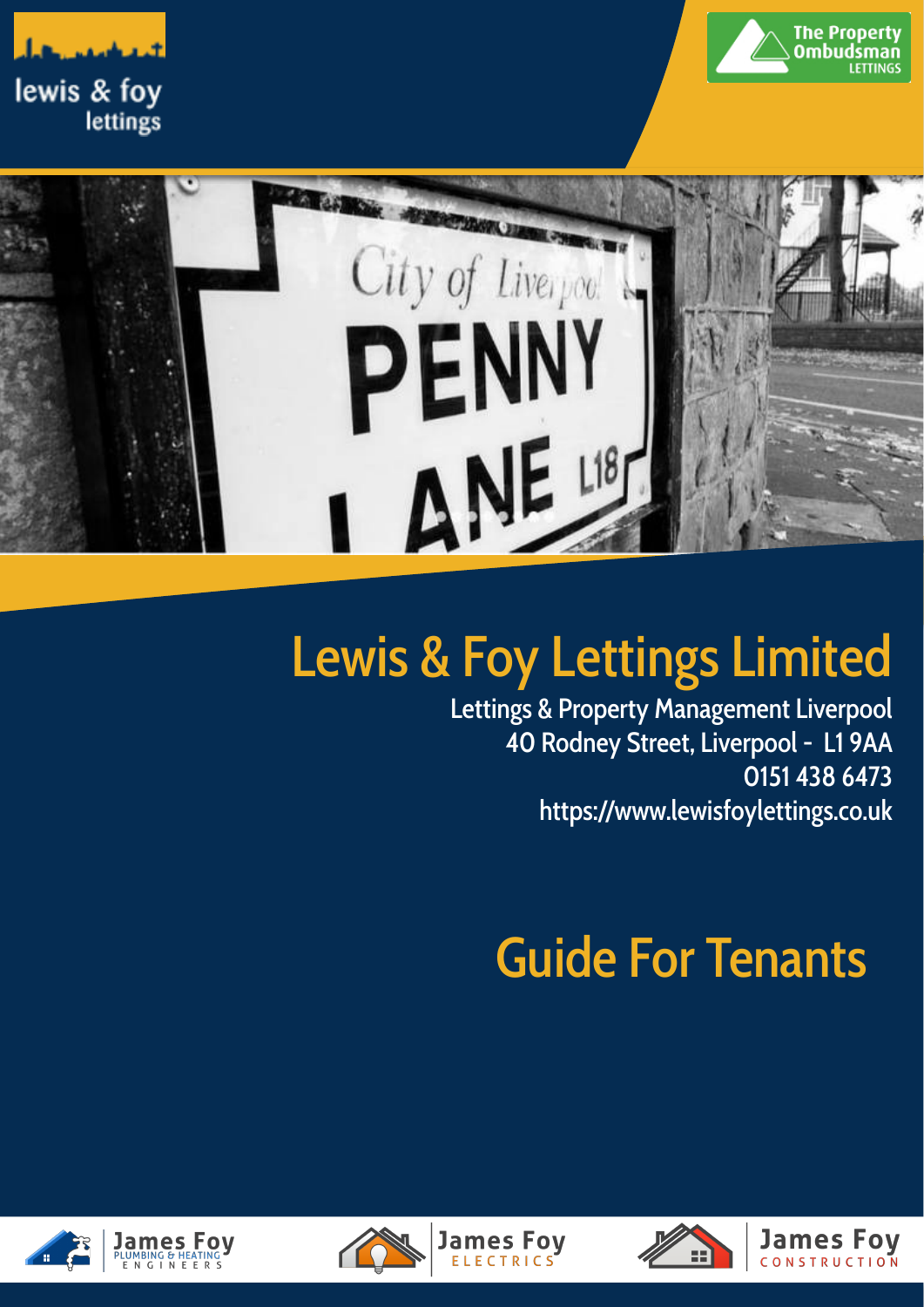# **Finding A Property**

As a prospective tenant, it is crucial that you choose a landlord and letting agent that you can trust. As a licensed member of Association of Renting Letting Agents (ARLA), Lewis & Foy operate under strict standards of legal, professional and ethical practices with complete transparency allowing you to avoid unwelcome fees or legal hiccups throughout your tenancy.

When you commence the search for your ideal home it is worth considering your requirements:

- Think about the location you would like to live in
- Consider your 'must have' list what do you require?
- What is your realistic budget? Would you pay more for the right property?
- How long do you need the accommodation for? Is it a stop gap or a long-term solution?
- When would you like to move in? Work backwards and start your search around six to eight weeks before this.

**Our top tip:** Budget carefully - allow for council tax and the cost of all utilities, which you will typically have to pay. Allow for a financial buffer in case of an emergency situation.

Whether you have started your search online or in the office of your letting agent, once you have located one or more properties which meet your requirements, a lettings consultant will take you on viewings so you can see the property in person.

# **Our Top Tips For Viewings**

- Check out the space inside cupboards and wardrobes for storage space but remember if the property has a tenant you should respect personal property and ask before delving into cupboards
- Remember to advise us on any maintenance issues prior to moving in
- You will need more than just an emotional connection. Enquire about mobile phones reception, cable/ satellite dish, broadband availability and electrical sockets to stay connected in your new home

As of October 2008, all landlords are obligated to provide an Energy Performance Certificate (EPC) for all new tenancies in each respective property they rent out. This certificate gives each property a rating based on factors such as loft insulation, double glazing, boiler age and their efficiencies. It is valid for ten years. The level of energy efficiency will affect your energy bills; therefore it is worth reviewing this.

# **Securing a property**

The rental market shifts considerably faster than the sales market so if you see the perfect property, you may have to respond quickly to secure it. We recommend always being prepared with the relevant documentation, such as an official form of identification and confirmation of your address.

Once you have spotted the perfect flat or house, you may be required to put a reservation fee down to state your intention, especially on highly popular rentals. You will also need to provide proof of your "Right to Rent" under the immigration act.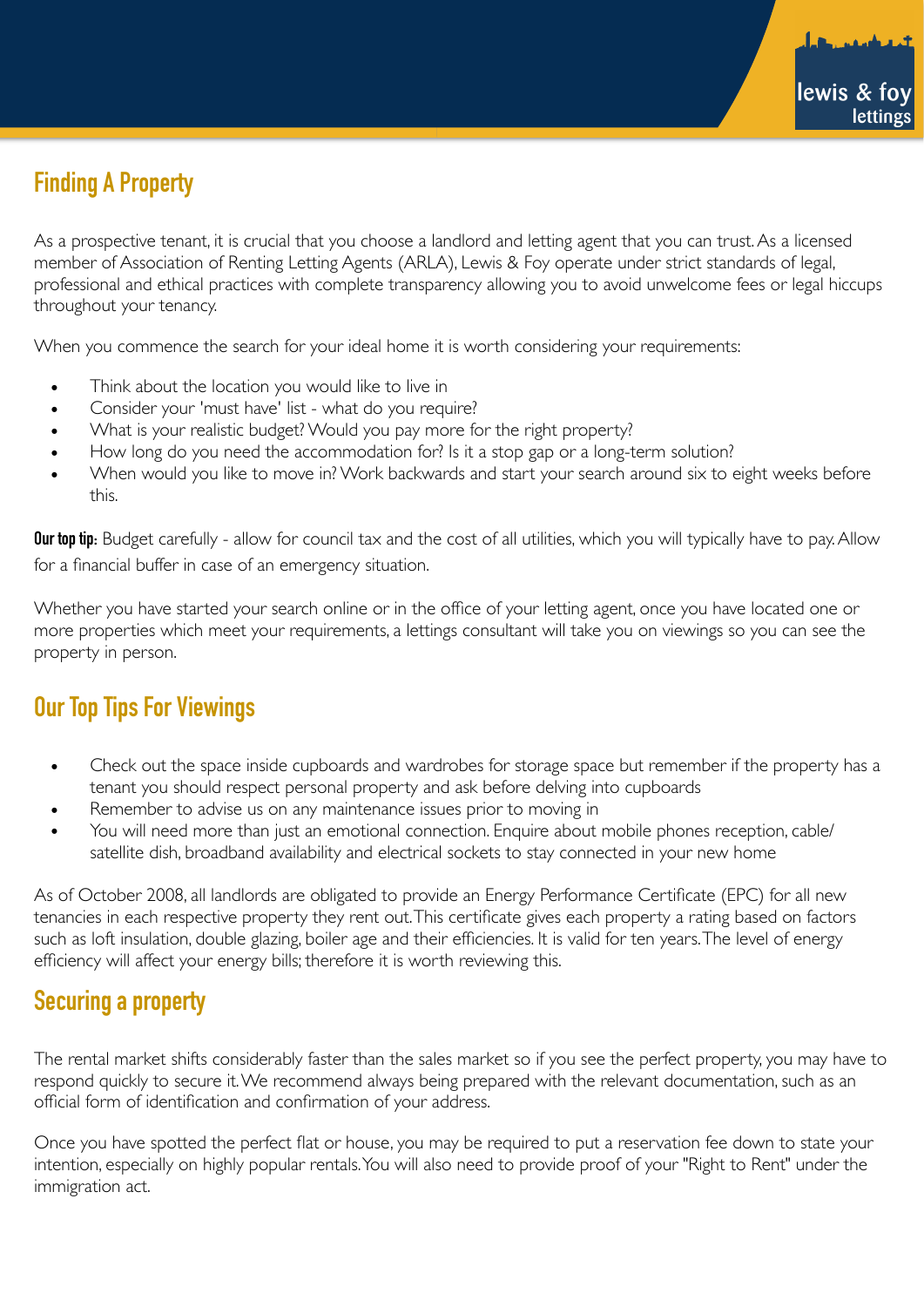# **Credit and reference checks**

You will be invited to provide references to your prospective landlord and letting agent. We can proceed to confirm that you have rented in the past without any significant problems. As part of this process Lewis & Foy may also request further details:

- Three years' address history
- Landlord details for any property rented in the last three years
- Confirmation of earnings per annum that are equal to the monthly rental fee multiplied by 30
- If you're retired, then your (joint) pension per annum will also need to equal 30 times the monthly rental
- No adverse credit in the form of a county court judgment, bankruptcy order or similar
- If you're self-employed, either an accounts reference or to provide evidence of the last three years' tax return

### **The Deposit**

Upon the deposit being received in full, the property is now secured - congratulations! The deposit acts as security for the landlord to cover for any excessive damages that need to be repaired at the end of the tenancy.

If Lewis & Foy Lettings are managing the property on behalf of the landlord, the deposit will be registered with a rental deposit company. However, if the landlord manages the property themselves, we will inform you what deposit scheme the landlord has used and the terms and conditions of that scheme will form part of your Tenancy Agreement.

#### **Tenancy Agreement**

A Tenancy Agreement is a legally binding document that establishes the terms of the tenancy and is drawn up to ensure the rights and obligations of both the tenant and the landlord are required adhered to. All relevant parties will be asked to sign this document, which agrees on the responsibilities of the landlord and tenant. An agreement may include responsibilities such as; you must tell your landlord if you are going away for longer than 14 days, you must not use the property as a business.

**Our top tip:** The date on which the contract commences will become your rents due date. You are unable to change this at a later stage, so please do bear it in mind when you reserve a property.

#### **Safety Regulations & Insurance**

#### **Safety First**

If you selected a licensed lettings agency such as Lewis & Foy, we have to keep up-to-date with the latest lettings industry legislation. That means we can advise all our landlords on their legal responsibilities for keeping their tenants safe, by making sure their property and its contents (if furnished) meet the UK's legal safety standards.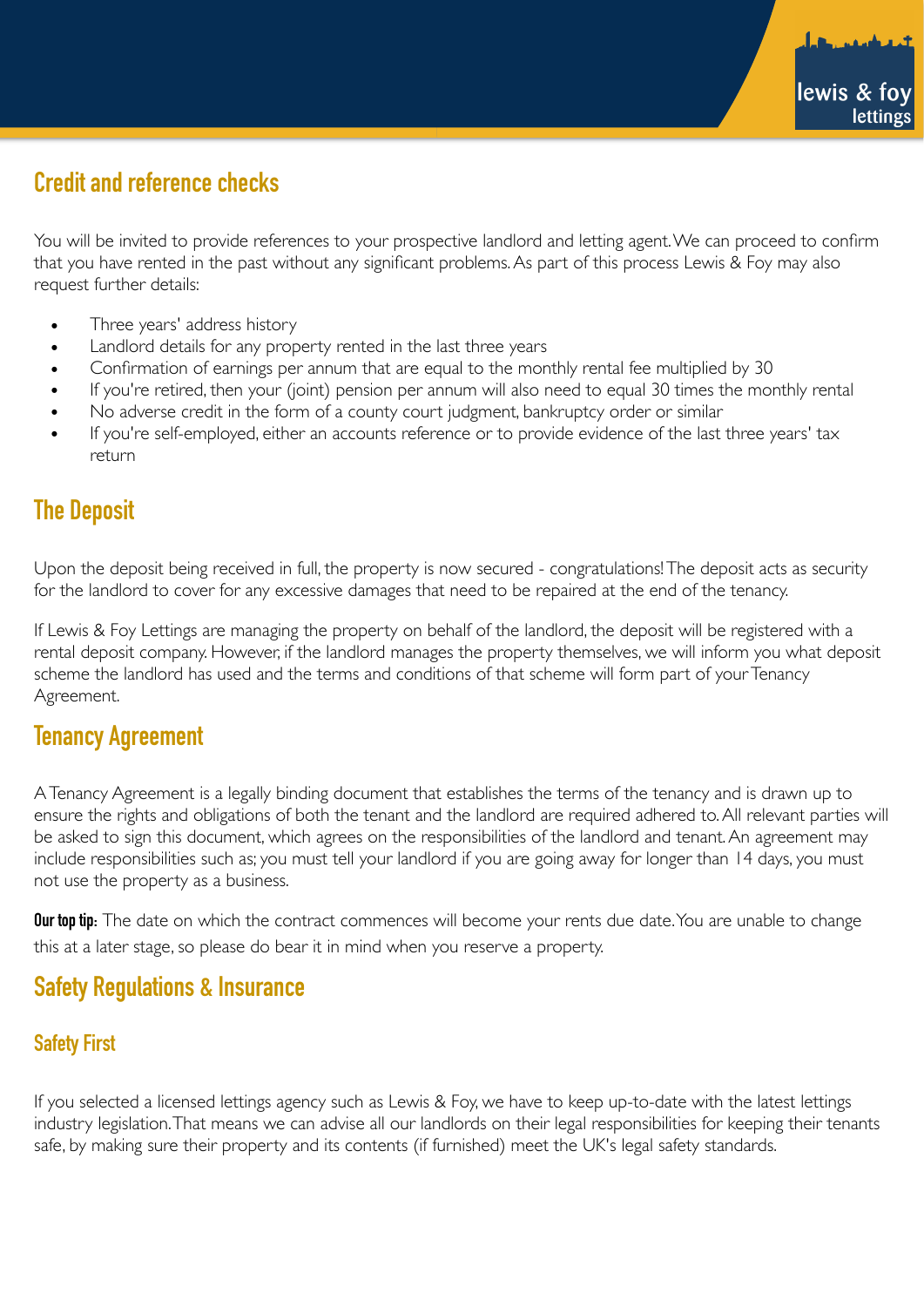#### **Insurance**

Tenants often overlook the need to take out contents insurance when renting a property. Speak to your insurance provider.

# **Moving In Day**

At Lewis & Foy, when the landlord accepts your proposal, your lettings consultant will put all the details together and personally hand it over to our dedicated move management team. They will call you to confirm all the arrangements and will draw up your tenancy agreement and other necessary documentation.

You will also be issued with a 'moving in' invoice for payment at least 48 hours from the moving in date. This includes:

- First months rent
- Property Deposit
- Administration fee £200 inclusive of VAT per property which includes one tenant reference. Each person added to the tenancy will result in an additional £75 inclusive of VAT.
- Future rent payments will be made monthly and taken by direct debit in advance we will give you all the forms to complete.

With your references, paperwork and invoices complete, it is time to move in! Your keys will be available to collect either at our local branch or your personal check-in appointment from either the landlord, Lewis & Foy or inventory clerk. Remember to inform your utility provider and the local council of your move.

# **The Inventory**

The inventory is a detailed list of the contents and condition of the property at the point that you move into it. By both parties agreeing that the inventory is accurate at the start of the tenancy, any risk of disputes at the end of the tenancy will be minimised. We recommend therefore that you thoroughly check the inventory before you sign. At Lewis & Foy, an Independent Inventory Service will prepare this document for the landlord.

# **Property Inspections**

The property you are renting is a substantial investment for your landlord, so they will arrange visit days to meet with you at the property and check that everything is in order, usually only a couple of times a year. Of course, if anything breaks down or needs repairing, then the landlord will visit the property more often to ensure the property maintains in good condition for you to remain in. The visit is necessary for both tenants and landlords.

# **Your Property Manager**

If we professionally manage your property, you will receive a given welcome call within 48 hours from your designated property manager. They will be your principal point of contact during the course of your tenancy. They will advise you on any maintenance issues and if action is needed either by yourself or the landlord, depending on whether the problem is a long-term fault or through 'wear-and-tear'.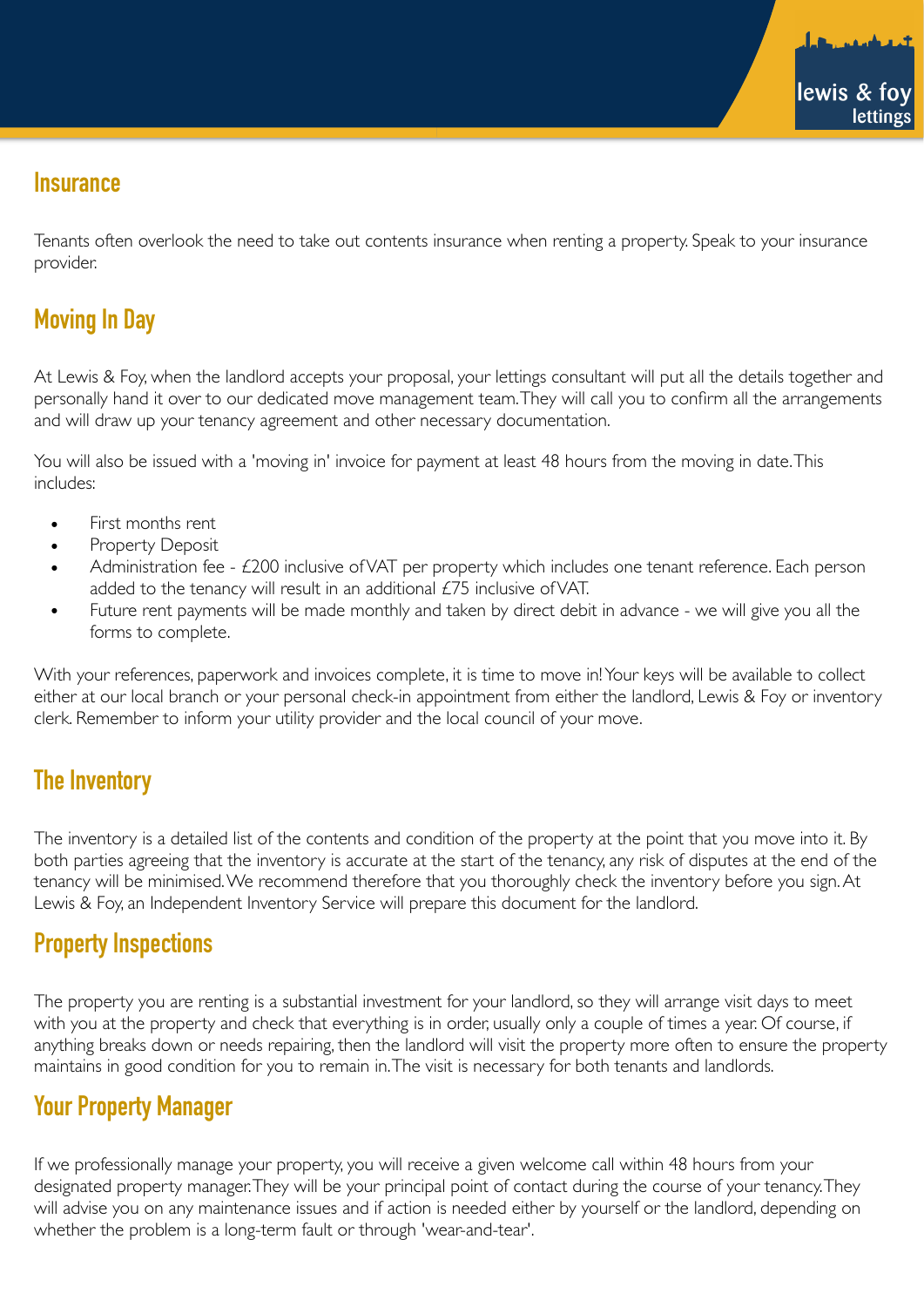A managed property will also receive periodic inspections visits (carried out by your property manager) which will generate detailed reports including photographic evidence. Both you and your landlord will receive copies of the report so that all parties are aware of the property's current condition and disputes can either be avoided or quickly resolved.

### **The Next Step...**

Once you are nearing the termination of your tenancy period, you will need to decide whether to extend your stay or move out (remembering to give two months' notice in writing).

# **Staying Put**

If you desire to renew the tenancy, we will liaise with you directly and send you all the necessary paperwork to complete. If your circumstances have changed, some new checks may be required, but this will be advised on at the time of renewal.

Our top tip: Remember the landlord at this stage will be within his/her rights to serve notice on your tenancy if they need the property back or there have been any persistent issues, especially with rent payments.

#### **Moving Out**

If we manage the property on behalf of the landlord, we will arrange a check out with an independent inventory company (carried out on the last day of your tenancy) to ensure the property condition is in an appropriate state. At this point, you will hand back the keys. If the landlord manages the property, you will need to liaise with them directly to arrange a time and date to meet there, complete a formal checkout and hand the keys back.

#### **Deposit**

After officially serving your required notice you will need to ensure that the property condition is good enough for you to be entitled to your full deposit back. If there are no deductions or disputes, including all the necessary forms are filled out correctly by yourself and the landlord, your deposit should be returned ten days after the deposit release agreements have been received.

Excusing natural wear-and-tear, if the property is in the same condition as when you moved in, getting your deposit back should not be a difficulty.

- Give the property a thorough clean, including carpets, windows, walls and furniture (if necessary hire a professional cleaner)
- If it's your responsibility, tidy up the garden and clear away any rubbish
- Return all of the keys
- Remove all of your personal belongings

If you need any help either before after your tenancy call us and we'll be happy to help.